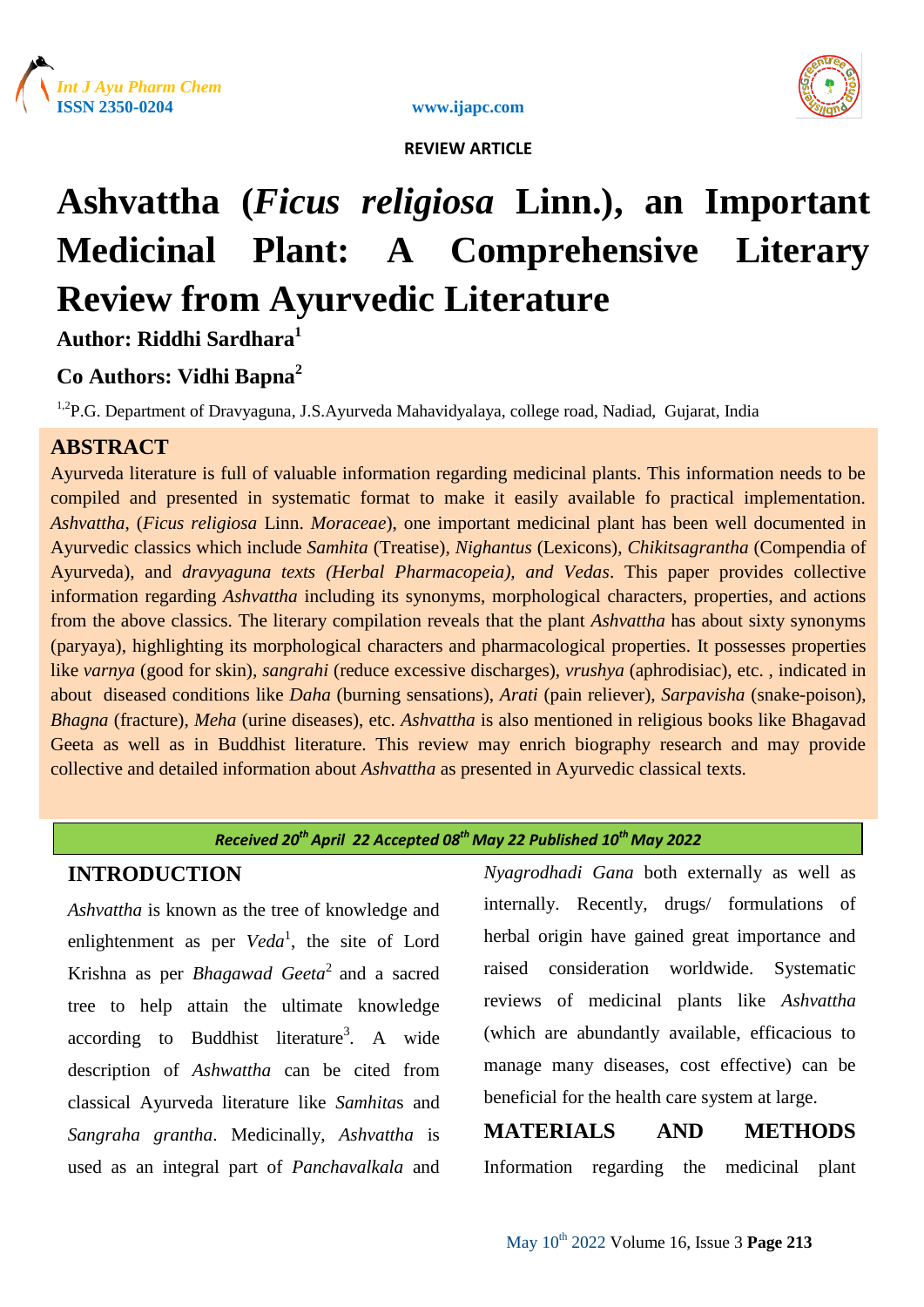





*Ashvattha* was collected from nine *Samhitas* and six *Sangraha granthas* as per Table 1 and twenty-eight *Nighantu* as per Table 2 which were available as hard copy books or online sources of E-Nighantu.

| <b>Table 1</b> List of referred Samhita and Samgraha grantha for |
|------------------------------------------------------------------|
| collection of literary data regarding Ashwattha                  |

| Sr. no. | <b>Samhita</b>                     |
|---------|------------------------------------|
| 1.      | Charak Samhita <sup>4</sup>        |
| 2.      | Sushrut Samhita <sup>5</sup>       |
| 3.      | Astanga hridaya <sup>6</sup>       |
| 4.      | Astanga samgraha <sup>7</sup>      |
| 5.      | Sharangdhara samhita <sup>8</sup>  |
| 6.      | Bhavaprakash samhita <sup>9</sup>  |
| 7.      | Bhela Samhita <sup>10</sup>        |
| 8.      | Harita Samhita <sup>11</sup>       |
| 9.      | Kashyap Samhita <sup>12</sup>      |
| 10.     | Vangasena <sup>13</sup>            |
| 11.     | Chakradutta <sup>14</sup>          |
| 12.     | Vrinda madhava <sup>15</sup>       |
| 13.     | Bhaishajya ratnavali <sup>16</sup> |
| 14.     | Yoga ratnakara <sup>17</sup>       |
| 15.     | Bharatbhaishajya ratnakara         |

**Table 2** List of referred *Nighantus* where *Ashvattha* is described

| Sr. no. | Nighantu                             |
|---------|--------------------------------------|
| 1.      | Abhidhanamanjiri <sup>19</sup>       |
| 2.      | Abhidhanaratnamala $^{20}$           |
| 3.      | Amarkosha <sup>21</sup>              |
| 4.      | Astanga Nighantu <sup>22</sup>       |
| 5.      | Bhavaprakasha Nighantu <sup>23</sup> |
| 6.      | Dhanavantari Nighantu <sup>24</sup>  |
| 7.      | Dravyaguna samgaha <sup>25</sup>     |
| 8.      | Hrudayadipaka Nighantu <sup>26</sup> |
| 9.      | Kaiyadeva Nighantu <sup>27</sup>     |
| 10.     | Laghu Nighantu <sup>28</sup>         |
| 11.     | Madanadi Nighantu <sup>29</sup>      |
| 12.     | Madanapala Nighantu <sup>30</sup>    |
| 13.     | Madhavadravyaguna <sup>31</sup>      |

# **14.** *Nighantu Adarsha*<sup>32</sup> **15.** *Nighantushesha*<sup>33</sup> **16.** *Paryayaratnamala*<sup>34</sup> **17.** *Priya Nighantu*<sup>35</sup> **18.** *Raja Nighantu*<sup>36</sup> **19.** *Rajavallabha nighantu*<sup>37</sup> **20.** *Sarasvati Nighantu*<sup>38</sup> **21.** *Saushruta Nighantu*<sup>39</sup> **22.** *Shabdachandrika*<sup>40</sup> **23.** *Shaligrama Nighantu*<sup>41</sup> **24.** *Shankara Nighantu*<sup>42</sup> **25.** *Shivakosa Nighantu*<sup>43</sup> **26.** *Siddhamantra Nighantu*<sup>44</sup> **27.** *Siddhasara Nighantu*<sup>45</sup> **28.** *Sodhala Nighantu*<sup>46</sup>

## **OBSERVATIONS AND RESULT**

In Ayurveda classical texts, the medicinal plants have been categorized into various groups and devised formal terms for these groups as *Gana*  (class), *Varga* (group of medicinal plants), *Mahakashaya* (Group of ten drugs), and *Skandha*  (group). These groups are formed on basis of origin, morphology, property, pharmacodynamics and therapeutic principles. *Ashvattha*, has been placed into various groups/sections, by almost all classical text which is presented in Table 3. While going through these classifications the scientific approach of *Nighantus* behind these classifications seems self explanatory. Out of 25 *Nighantus,* four had described the drug under Vatadi Varga.

| <b>Table 3 Classification of Ashvattha</b> |                                                                                           |
|--------------------------------------------|-------------------------------------------------------------------------------------------|
| Based on first drug of the group           | Nyagrodhadi <sup>19,22,39</sup> , Haritakyadi <sup>35</sup> , Aamradi <sup>24,36,46</sup> |
| Based on the useful part                   | Phala Varga <sup>25,31</sup>                                                              |
| Based on common guna-karma                 | $Vatali^{23,30,32,41}$                                                                    |
| <b>Based on habit</b>                      | $Vrukshadi^{40}$ , Mahavruksha Varga <sup>38</sup> , Vrukshakanda <sup>33</sup>           |
| <b>Based on habitat</b>                    | Vanaushadhi Varga <sup>21</sup>                                                           |
| <b>Based on dinacharya</b>                 | Madhyanhik Parichheda <sup>37</sup>                                                       |
| <b>Based on doshakarma</b>                 | Pittakaphaghna Varga <sup>44</sup>                                                        |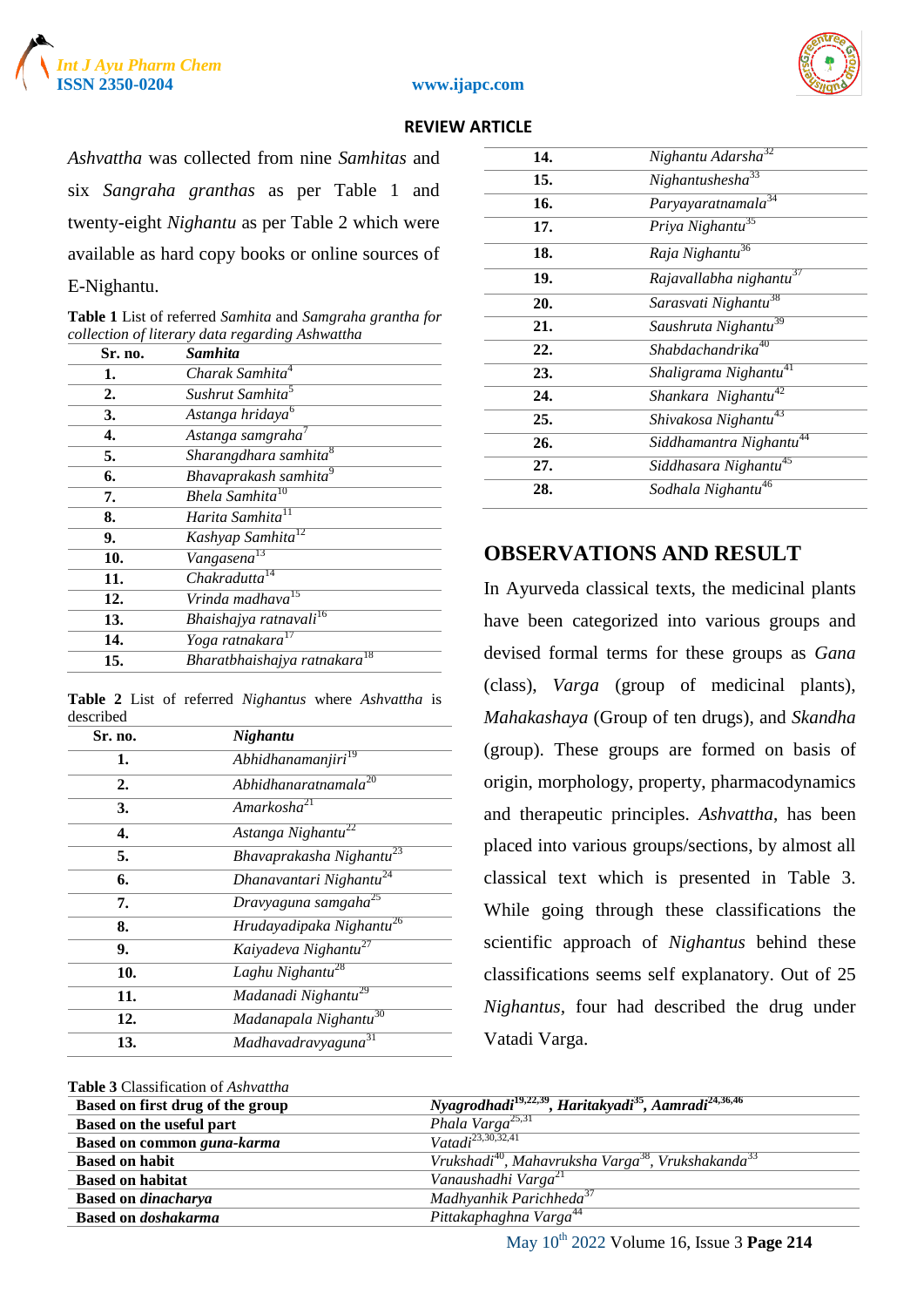





| <b>Based on drug letter numbers</b>                                                                                                                                                                                                                                                                 | Trayakshara Tha-Anta Varga <sup>43</sup> |                                               |
|-----------------------------------------------------------------------------------------------------------------------------------------------------------------------------------------------------------------------------------------------------------------------------------------------------|------------------------------------------|-----------------------------------------------|
| Based on the serial no. of the group                                                                                                                                                                                                                                                                | Trinsha Gana <sup>29</sup>               |                                               |
| <b>Based on use</b>                                                                                                                                                                                                                                                                                 | Aushadhi Varga <sup>27</sup>             |                                               |
| <b>Based on taste</b>                                                                                                                                                                                                                                                                               | Kashaya Skandha <sup>20</sup>            |                                               |
| Based on the no. of synonyms described                                                                                                                                                                                                                                                              | Aekapada Varga <sup>26</sup>             |                                               |
|                                                                                                                                                                                                                                                                                                     |                                          |                                               |
| Table 4 Nirukti (Etymology) of synonyms and their interpretation <sup>47, 48</sup>                                                                                                                                                                                                                  |                                          |                                               |
| Synonyms of Ashvathha Based on morphological characters                                                                                                                                                                                                                                             |                                          | Nirukti and Interpretation                    |
|                                                                                                                                                                                                                                                                                                     |                                          |                                               |
| Peepal <sup>6,7,8,17,18,19,20,21,22,23,24,26,27,28,29,30,32,33,34,35,36,38,39,40,41,42,43,44,45,46,47,48</sup>                                                                                                                                                                                      |                                          | In the native language, this word is used for |
|                                                                                                                                                                                                                                                                                                     |                                          | leaves and also for its small sweet fruits    |
| Kshiridruma <sup>7,18,24,36</sup> .                                                                                                                                                                                                                                                                 | kshirapadapa $27$ ,                      | It is one of the milky trees                  |
| kshiravruksha <sup>4,5,6,7,1</sup> 0,12,15,17,18 <i>,25,29,30,35,37,38</i> , kshiri <sup>5,18</sup>                                                                                                                                                                                                 |                                          |                                               |
| Swadubeejaka <sup>27,29</sup>                                                                                                                                                                                                                                                                       |                                          | Has sweet fruits                              |
| Bahuparni <sup>38</sup>                                                                                                                                                                                                                                                                             |                                          | A tree having many leaves.                    |
| Guhyapushpa <sup>36</sup>                                                                                                                                                                                                                                                                           |                                          | Flowers are invisible                         |
| Guhyapatra <sup>24</sup>                                                                                                                                                                                                                                                                            |                                          | The leaves' shape is like the female          |
|                                                                                                                                                                                                                                                                                                     |                                          | reproductive system                           |
| Shirapatra <sup>40</sup>                                                                                                                                                                                                                                                                            |                                          | Leaves have prominent venation                |
| $\overline{Charmadala^{40}}$                                                                                                                                                                                                                                                                        |                                          | Has big and thick bark                        |
| chalapat raka <sup>20</sup>                                                                                                                                                                                                                                                                         | $chalaparna39$ ,                         | Leaves are moving most of the times.          |
| Chalapatra <sup>22,23,24,28,29,33,36,38,41</sup> ,<br>chaladala <sup>20,21,27,30,32</sup>                                                                                                                                                                                                           |                                          |                                               |
| $\overline{Shrungi^{39}}$                                                                                                                                                                                                                                                                           |                                          | Have prominent leaf buds.                     |
| <b>Related to animals</b>                                                                                                                                                                                                                                                                           |                                          |                                               |
| $Ashvattha^{1,2,4,5,6,7,8,9,10,11,12,13,14,15,16,17,18,19,20,21,22,23,24,26,27,28,29,30,31,$                                                                                                                                                                                                        |                                          | Has mythological origin from Ashva (horse)    |
| 32, 33, 34, 35, 36, 38, 39, 40, 41, 42, 43, 44, 45, 46, 47, 48                                                                                                                                                                                                                                      |                                          | and is used as an aphrodisiac                 |
| Gajashana <sup>20,23,24,29,30,34,38,39,41,46</sup> ,<br>gajanana <sup>27</sup>                                                                                                                                                                                                                      | kunjarashana <sup>21,32,40</sup> ,       | Being eaten by elephants or loved by          |
| gajabhakshaka <sup>36</sup> , gajabhaksha <sup>28</sup> , Viradashana <sup>33</sup> , Nagabandhu <sup>40</sup>                                                                                                                                                                                      |                                          | elephants                                     |
| Hayamaraka <sup>40</sup>                                                                                                                                                                                                                                                                            |                                          | Bad for horses                                |
| Based on pharmacological action or diseases                                                                                                                                                                                                                                                         |                                          |                                               |
| $Pleehari^{40}$                                                                                                                                                                                                                                                                                     |                                          | used in splenomegaly                          |
| Chandrakara <sup>24</sup>                                                                                                                                                                                                                                                                           |                                          | Cold in nature                                |
| <b>Based on religion</b>                                                                                                                                                                                                                                                                            |                                          |                                               |
| $\overline{Suchi}$ druma <sup>24,36,46</sup> ,<br>$Shyamala^{20,24,36,27,28,30,33,38},$                                                                                                                                                                                                             | Shyamalachadda $^{24}$ ,                 | According to religion, Ashvattha is the       |
|                                                                                                                                                                                                                                                                                                     |                                          | residence of Lord Krishna and is also known   |
| Suchiaruma , Shyamaia , Shreevruksha <sup>33</sup> , mangalya <sup>27,36,30,33,38,46</sup> , devabhavana <sup>40</sup> , devahvaya <sup>40</sup><br>Keshavavasa <sup>24,27,32,33,38,46</sup> , harivasa <sup>30</sup> , pavitraka <sup>20,24,36,38,46</sup> , vipra <sup>24,36</sup>                |                                          | religious tree for worship.                   |
| <sup>136</sup> , achyutavasa <sup>36</sup> , Shreemana <sup>24,36</sup> , shubhada <sup>24,36</sup> ,<br><sup>9</sup> , Sevya <sup>24,36</sup> , satya <sup>24,36</sup> , suchi <sup>27</sup> , dharmavruksha <sup>24,36</sup> ,<br>dharmavruksha <sup>36</sup> ,<br>lakshmivana <sup>27,29</sup> , |                                          |                                               |
|                                                                                                                                                                                                                                                                                                     |                                          |                                               |
| mangala <sup>28</sup>                                                                                                                                                                                                                                                                               |                                          |                                               |
| $\overline{Chaityadruma^{24,36}},$<br>$chaitra pada20$ ,<br>$chaityadru20$ ,                                                                                                                                                                                                                        | $chaitya27$ ,                            | It is regarded as a religious tree.           |
| $\frac{chaityavruksha^{29,34,38,39}}{h^{29}}$                                                                                                                                                                                                                                                       |                                          |                                               |
| $\overline{Bodhivruksha^{3,10,18,20,24,28,36,39,46}}$<br>Bodhipadapa <sup>30</sup> ,                                                                                                                                                                                                                | Bodhi <sup>22,26,27,29,33,34,38</sup> .  | Gautama attained enlightenment under this     |
| bodhidru <sup>9,41</sup> , bodhidruma <sup>32,40</sup> , bodhisattva <sup>27</sup>                                                                                                                                                                                                                  |                                          | tree.                                         |
| Yagnika <sup>36</sup>                                                                                                                                                                                                                                                                               |                                          | Used in sacrifices and Havana.                |
| <b>Others</b>                                                                                                                                                                                                                                                                                       |                                          |                                               |
| Vanyavruksha <sup>48</sup>                                                                                                                                                                                                                                                                          |                                          | Growing wild                                  |
| Mahadruma <sup>24</sup>                                                                                                                                                                                                                                                                             |                                          | A big tree                                    |
| $Dirghayu^{20,39,38}$                                                                                                                                                                                                                                                                               |                                          | Long living tree                              |
|                                                                                                                                                                                                                                                                                                     |                                          |                                               |

*Saraswatinighantu* and *Nighantusesha* have classified drugs according to morphology and quoted *Ashvatth*a in *Mahavruksha Varga* and *Vrukshakan* respectively*.*

*Abhidhanaratnamala* has classified drugs according to *Rasa* and quoted under *Kashaya* 

May 10th 2022 Volume 16, Issue 3 **Page 215** *skandha*. *Siddhamantra Nighantu* has classified drugs according to *Doshaghnata* and quoted under *Pitta*-*kaphaghna Varga*. Rest have been mentioned in different *Dravya Vargas* such as *Vatdi, Nyagrodhadi, Aamradi, Aamradi phala, and Haritakyadi Varga,* etc. The details of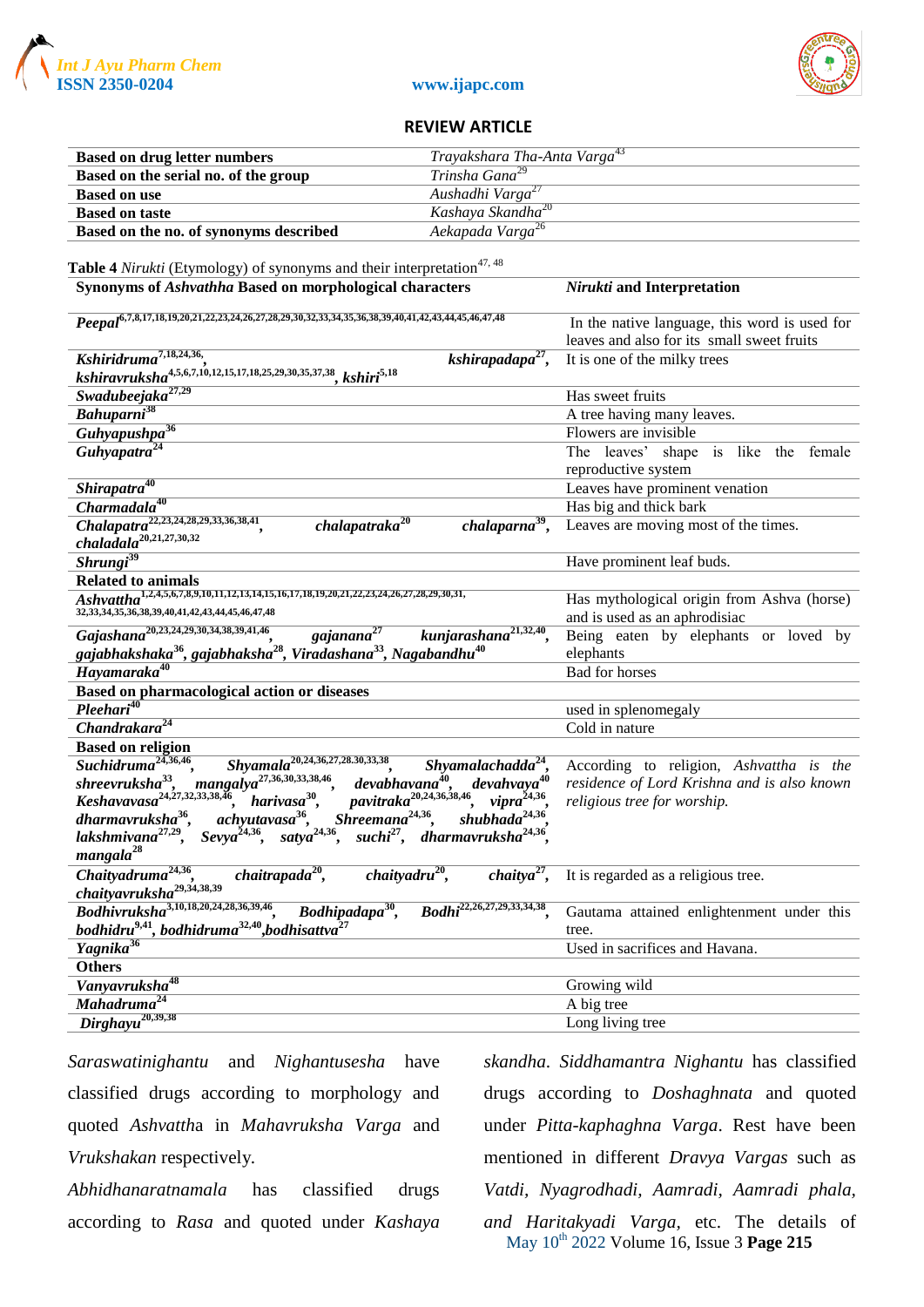





classifications of *Ashvattha* have been enumerated in Table 3.

**Table 5** *Rasadipanchaka* (Ayurvedic pharmacodynamics properties) and *Doshaghnata*

| Rasa       | $Kashaya^{20,27,29,31,32,35,36,37,41,42}$                                           |
|------------|-------------------------------------------------------------------------------------|
|            | madhura <sup>29,32,36,37,42</sup> , amla <sup>31,37</sup>                           |
| Guna       | $Guru^{23,27,31,32,37,41,42},$<br>ruksh $a^{32,41}$                                 |
|            | $durjara^{30,32,41,42}$                                                             |
| Virya      | $\overline{Shita}^{23,27,29,30,32,35,36,37,41,42}$                                  |
| Vipaka     | $Madhura^{29,37}$                                                                   |
| Doshakarma | Pitta-kaphahara <sup>23,29,30,36,41,44</sup>                                        |
|            | natimarutakopana <sup>37</sup>                                                      |
| Karma and  | $Varnya^{27,29,32,39,41}.$                                                          |
|            | sangrahi <sup>32,39</sup> , stambhana <sup>35</sup> , vrushya <sup>29</sup> , vajik |
|            | ara                                                                                 |
| Rogaghnata | Yonivishodhana <sup>23,27,29,32,39,41,42</sup>                                      |
|            | vranahitakara <sup>42</sup><br>vranastrajita <sup>23</sup> ,                        |
|            | raktadahashamana <sup>36</sup> .                                                    |
|            | kilapava <sup>36</sup> .<br>yonidoshaharana <sup>36</sup> ,                         |
|            | raktapittaghna <sup>24,28,39</sup> ,                                                |
|            | sarvatisaranashana <sup>28</sup> .                                                  |
|            | sarpadivishanashana <sup>28</sup> ,                                                 |
|            | vatarakta <sup>35</sup> .<br>bhagnasandhana <sup>39</sup> ,                         |
|            | mehahara <sup>39</sup> , dahahara <sup>39,42</sup>                                  |

In ancient time, there was a system to describe the Medicinal plants/ drugs through various synonyms. These synonyms were indicative of different attributes of plants like morphology, properties, actions, mythological importance etc. The synonyms of this plant mainly suggestive of the morphology of its leaves, latex, bark, its actions as well as its mythological importance. The synonyms with their derivation are presented in Table 4.

The properties, actions and indications of *Ashvattha* are depicted in Table 5.

Its *rasa* (Taste) being prominently *kashaya*, *virya – shita* and *vipak – madhura. Ashvattha* has been indicated in the management of different diseased conditions. Among these, main indications are for *Meha* (group of urinary system diseases) ,*Raktapitta* ( bleeding disorders)*, Visarpa* ( skin disease like erysipelas)*, Kustha ( various skin*  *diseases), Arsha* (piles*), Vidradhi* (abscess*), Bhagna* (bone fracture), *Visha* (poisoning), *Trushna* (excessive thirst disorder), *Jwara* (feve*r) Vrana* (wound) *, Yonidosha* (diseases of female genital area) *, Grahani* (IBS like disease*), chardi* (Vomiting)*, atisara\*(Diarrhoea)*,upadamsha* (Syphilis like diseas*e), balagraha* (Paediatric diseases), *masurika* (Pox*).* The major actions of *Ashvattha* are *Karma* like *varnya* (complexion promotor), *dahahara* (subsiding burning sensation), *yoni-vishodhana* (cleansing the female genital region) *, aratihara* (analgesic) *, vishahara* (curing poisoning*).*

## **DISCUSSION AND CONCLUSION**

*Ashvattha* has *Kashaya*-*tikta* rasa that helps to alleviate the *kapha*-*pitta dosha*. Also, helps to heal the wounds and cuts and thus make it useful to reduce *Daha*, *Raktapitta* roga, P*rameha*.

*Ashvattha* has 61 synonyms in various *Samhitas* and lexicons. *Ashvattha* and *peepal* are most commonly used in those books. Maximum synonym mentioned in *Raja Nighantu* i.e.20<sup>36</sup>.

 *Ashvattha* is majorly included in *Nyagrodhadi*, *Vatadi, Amradi, and Panchvalkala, Kshirivruksha Gana*4,5,6,7,19,20,22,39 .

 *Shabdachandrika* and *Saraswati* nighantu started with the *Ashvattha* description<sup>38,40</sup>.

 *Ashvattha* is mainly used in the treatment of *Vrana, Yonidosha, Meha, Piitaja Visarpa, Upadamsha, Sotha, Piitja Vikaras, Mutravriddhi,* And Mutravikara<sup>4,5,6,7,8,9,10,11,12,13,14,15,16,17,18,32,35,</sup>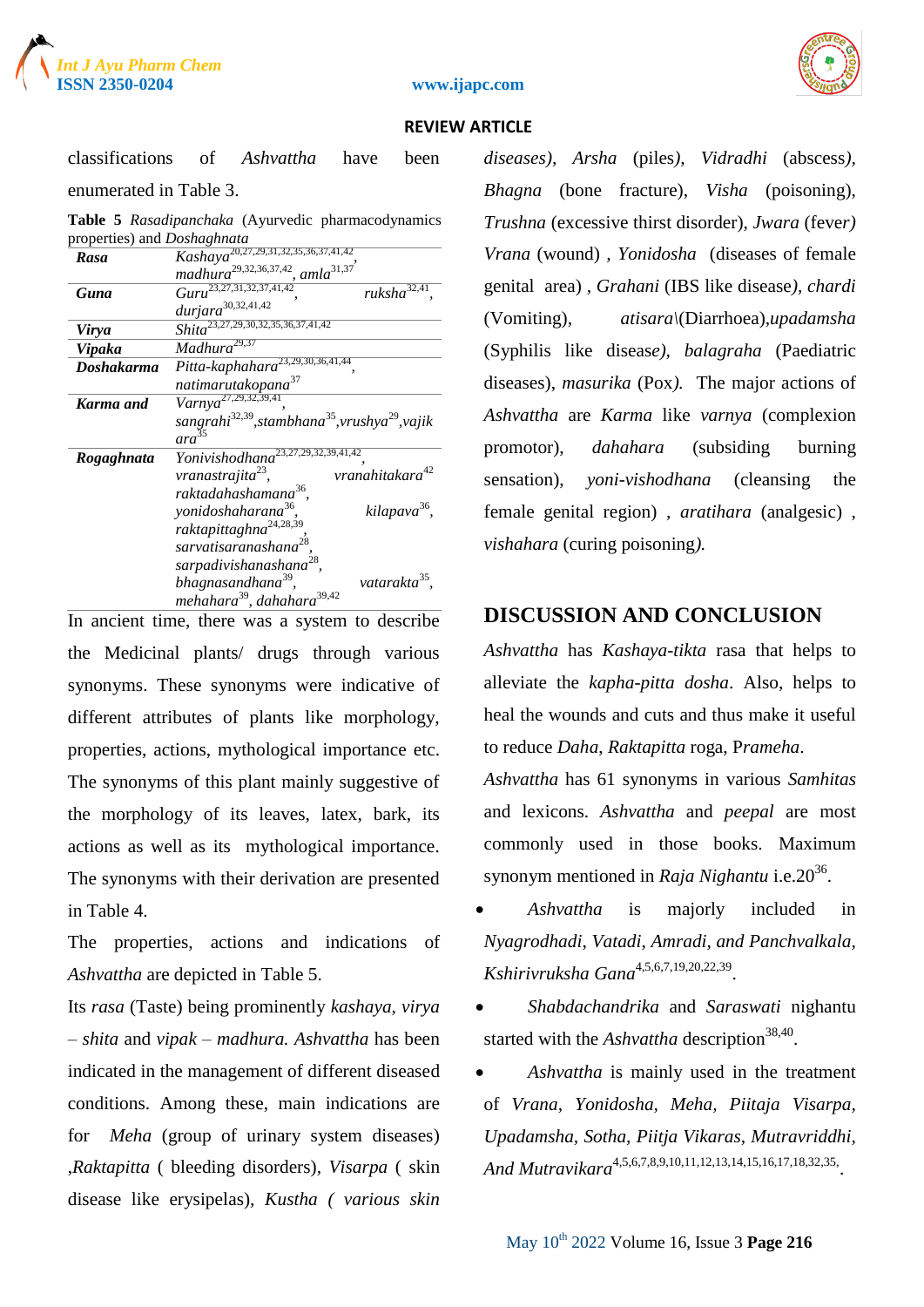





### **REFERENCES**

1. Vedo me Ayurved, Vaidya ramgopal shashtri,  $2<sup>nd</sup>$  ed. Parimal publication; 2003

2. Shreemad krishnadwepayana-vedvyash, Shrimad Bhagvad Geeta, vibhutiyoga adhyaya, 10/26,commentary by Shrimadvishvanath chakravarty Thakur, 10th edition; pg no: 483

3. https://www.msthorntonancientindia.com/u ploads/7/1/4/9/7149802/the story of buddhas  $e$ nlightenment

4. Charaka, Charaka Samhita, Rajeswara Datta Shastri, editor. 2nd ed. Varanasi: Chaukhambha Bharati Academy; 2011

5. Sushruta, Sushruta Samhita, Vol. I & II. Ambika Dutta Shashtri, editor. 2nd ed. Varanasi: Chaukhambha Sanskrit Sansthan; 2012

6. Vaghbhata, Astanga Hridaya. Atrideva Gupta, editor. 2nd ed. Varanasi: Chaukhambha Prakashan; 2012

7. Vaghbhatta, Astanga Sangraha, Vol. I & II. Atrideva Gupta, editor. Chaukhamba Krishnadas Academy; 2005

8. Sharangdhara, Sharangdhara samhita, shree rasiklal parikh,  $5<sup>th</sup>$  edition; sastu sahitya vardhak karyalaya, Ahmedabad;2012

9. Bhavamishra, bhavaprakasha samhita, purva, Madhya, and Uttara khanda, K.R. shrikantha murti, chowkhambha krishnadas academi, Varanasi; reprint 2004

10. Bhela, bhela samhita, Dr. K.H. krishnamurti, prof. priyavrat sharma, editor. Chaukhabha vishvabharati, Varanasi; reprint 2008

11. Harita, harita samhita, commentary by hariharprasad tripathi'chaukhambha krishnadas academy; Varanasi; reprint 2009

12. Hemaraj sharma, kashyapa samhita, chaukhambha Sanskrit sansthan, Varanasi, reprint 2018

13. Vangasena, Vangasen Samhita, Pt. Harihar Prashada Tripathi, editor. Varanasi: Chaukhambha Krishna Das Academy; 2009

14. Chakrapani, chakrautta, part- 1 and 2, translated by indradeva tripathi, chaukhambha vishvabharati, Varanasi, 2008

15. Premvati tiwari, Vrinda madhava & siddhayoga, chaukhambha vishvabharati, Varanasi, first edition 2007

16. Siddhinandan Mishra, Bhaishajya ratnavali, govindanath sen, chaukhambha surbharati prakashana, Varanasi, edition-2011

17. P. V. tiwari & asha kumari,Yoga ratnakara, chaukhambha Surabharati prakashana, Varanasi, edition- 2011

18. Shah Naginadasa Chhaganlal, Bharat Bhaishajya ratnakara, Vol. I to V. 1st ed. New Delhi: B. Jain Publishers; reprint - 1999

19. Bhishagarya, Abhidhanamanjiri, Nyagrodhadi varga, (E – nighantu). Developed by NIIMH (National Institut e of Indian Medical Heritage), Hyderabad for CCRAS (Central Council for Research in Ayurvedic Science) New Delhi: 2012. (Available from: [abhidhAnama~jjarI \(niimh.nic.in\)](about:blank)

May 10th 2022 Volume 16, Issue 3 **Page 217** 20. Priyavat Sharma Abhidhanratnamala, Editor, Kashaya Skandha, Chaukhamba. Developed by NIIMH (National Institute of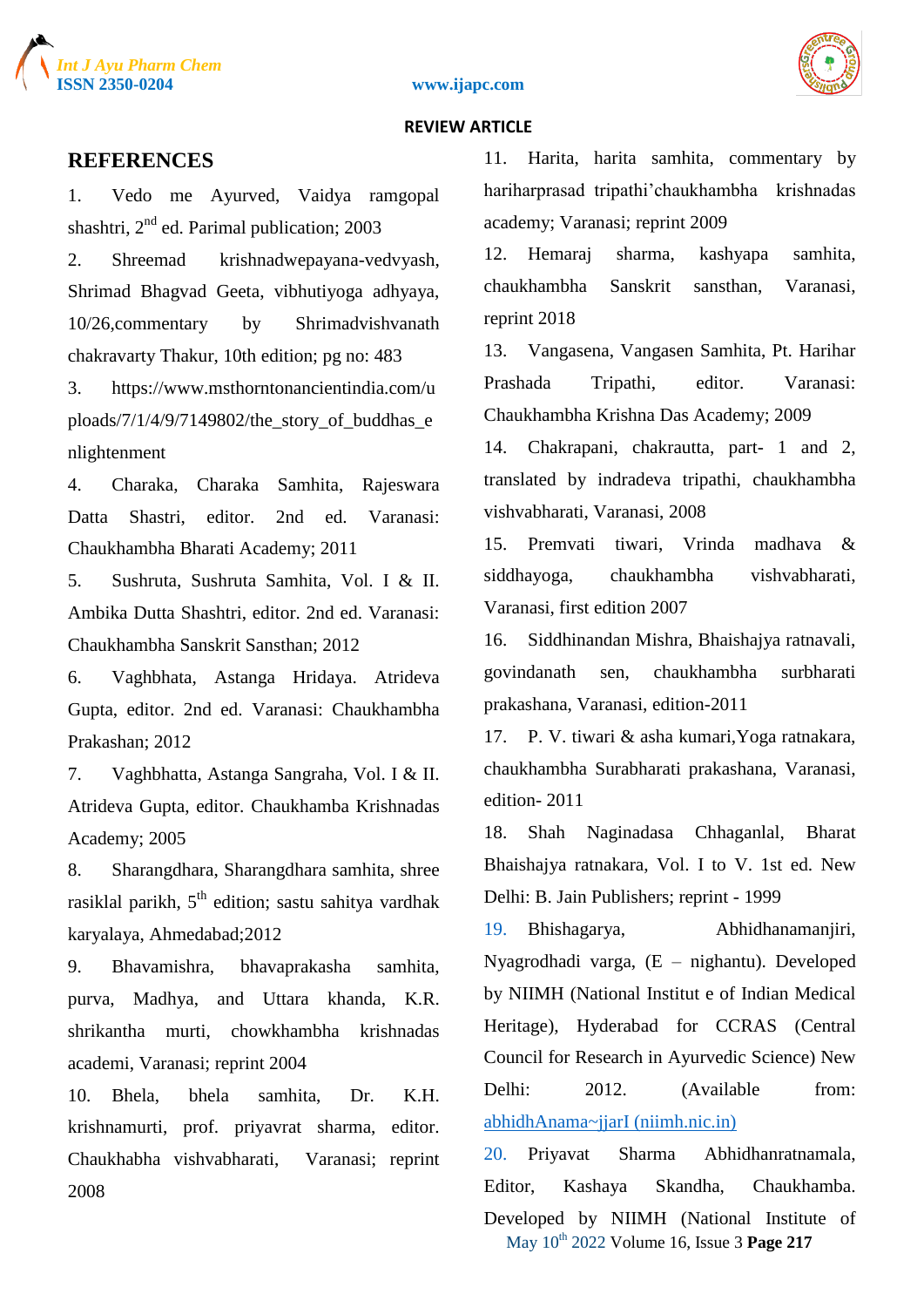





Indian Medical Heritage), Hyderabad for CCRAS (Central Council for Research in Ayurvedic Science) New Delhi: 2012. (Available from: [abhidhAnaratnamAlA \(niimh.nic.in\)](about:blank)

21. Amarsinha, Amarakosha, Dwitiya kanda, vanaushadhi varga, Developed by NIIMH (National Institute of Indian Medical Heritage), Hyderabad for CCRAS (Central Council for Research in Ayurvedic Science) New Delhi: 2012. (Available from: [amarakosha \(niimh.nic.in\)](about:blank) 22. Vahata, Astanga Nighantu, Nyagrodhadi gana, (E – nighantu). Developed by NIIMH (National Institute of Indian Medical Heritage), Hyderabad for CCRAS (Central Council for Research in Ayurvedic Science) New Delhi: 2012. (Available from: [aShTA~gganighaNTu](about:blank)  [\(niimh.nic.in\)](about:blank)

23. Chunekar KC, Bhavaprakash Nighantu. Vatadi varga, ChaukhambaBharati Academy; Varanasi; 2013. Pg. 513

24. Diwedi BK, Editor. Dhanvantari Nighantu, aamradi verga, Chaukhambha Krishnadas Academy, Varanasi; 2008. Pg 427

25. Shivadas sen, Dravyaguna samgraha, phala varga, Developed by NIIMH (National Institute of Indian Medical Heritage), Hyderabad for CCRAS (Central Council for Research in Ayurvedic Science) New Delhi: 2012. (Available from: [dravyaguNasa~ggraha \(niimh.nic.in\)](about:blank)

26. Bopadeva, Hrudayadipaka Nighantu, aekapada Varga.  $(E - nighantu)$ . Developed by NIIMH (National Institute of Indian Medical Heritage), Hyderabad for CCRAS (Central Council for Research in Ayurvedic Science) New

Delhi: 2012. (Available from: [hRudayadIpakanighaNTu \(niimh.nic.in\)](about:blank)

27. Kaiyadeva, Kaiyadeva Nighantu Aushadhi Varga, E – nighantu). Developed by NIIMH (National Institute of Indian Medical Heritage), Hyderabad for CCRAS (Central Council for Research in Ayurvedic Science) New Delhi: 2012. (Available from: [kaiyadevanighaNTu](about:blank)  [\(niimh.nic.in\)](about:blank)

28. Vyas Keshavaram, Laghunighantu, (Enighantu). Developed by NIIMH (National Institute of Indian Medical Heritage), Hyderabad for CCRAS (Central Council for Research in Ayurvedic Science) New Delhi: 2012. (Available from: [laghunighaNTu \(niimh.nic.in\)](about:blank)

29. Chandranandan, Madanadi Nighantu. Caturthagana. (E – Nighantu). Developed by NIIMH (National Institute of Indian Medical Heritage), Hyderabad for CCRAS (Central Council for Research in Ayurvedic Science) New Delhi: 2012. (Available from: [madanAdinighaNTu \(niimh.nic.in\)](about:blank)

30. Madanpala, Madanapala Nighantu. Abhayâdivarga, E – Nighantu). Developed by NIIMH (National Institute of Indian Medical Heritage), Hyderabad for CCRAS (Central Council for Research in Ayurvedic Science) New Delhi: 2012. (Available from: [madanapAlanighaNTu \(niimh.nic.in\)](about:blank)

31. Sharma PV, Madhava Dravyaguna. Vividhousha, dhivarga, First edition, Chaukhamba Vidhyabhavan, Varanasi; 1973

May 10th 2022 Volume 16, Issue 3 **Page 218**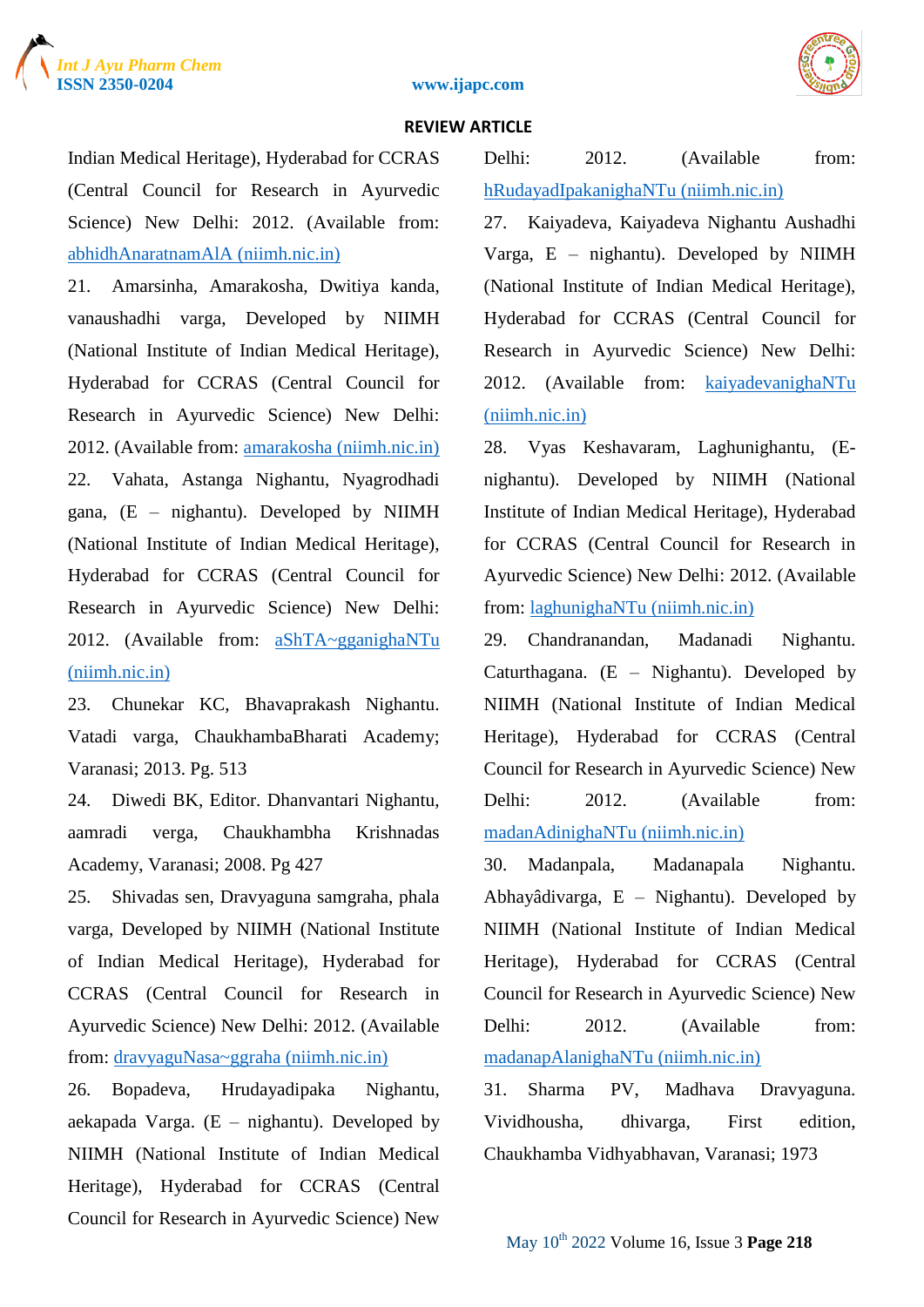#### **ISSN 2350-0204 www.ijapc.com**



#### **REVIEW ARTICLE**

32. Bapalal Vaidya, Nighantu aadarsha. Vol-II, vatadi Varga., Gujarat pustakalaya, sa.sa. madal, vadodara; Reprint 1999, pg 956

33. Hemachandra Suri, Nighantushesha. (E – nighantu). Gulmakanda. Developed by NIIMH (National Institute of Indian Medical Heritage), Hyderabad for CCRAS (Central Council for Research in Ayurvedic Science) New Delhi: 2012. (Available from[:nighaNTusheSha](about:blank)  [\(niimh.nic.in\)](about:blank)

34. Madhavkara, Paryayaratnamala. (E – nighantu). Developed by NIIMH (National Institute of Indian Medical Heritage), Hyderabad for CCRAS (Central Council for Research in Ayurvedic Science) New Delhi: 2012. (Available from: [paryAyaratnamAlA \(niimh.nic.in\)](about:blank)

35. Sharma PV, Priya Nighantu. haritakyadi Varga. Chaukhamba Surbharti Prakashan, Varanasi; 2004.pg 25

36. Tripathi indradeva, Raja Nighantu, aamradi varga, ChaukhambaKrishnadas Academy; Varanasi; 2010. Pg.

37. Raj vallabha, Raja vallabh nighantu, madhyaahnik parichheda, kshirvrukshaphala, Developed by NIIMH (National Institute of Indian Medical Heritage), Hyderabad for CCRAS (Central Council for Research in Ayurvedic Science) New Delhi: 2012. (Available from: [rAjavallabhanighaNTu \(niimh.nic.in\)](about:blank)

38. Acharya balkrishna, Sarasvati Nighantu (E – nighantu), Developed by NIIMH (National Institute of Indian Medical Heritage), Hyderabad for CCRAS (Central Council for Research in Ayurvedic Science) New Delhi: 2012. (Available from: [sarasvatInighaNTu \(niimh.nic.in\)](about:blank)

39. Sushruta. Sausruta Nighantu, (E – nighantu) Developed by NIIMH (National Institute of Indian Medical Heritage), Hyderabad for CCRAS (Central Council for Research in Ayurvedic Science) New Delhi: 2012. (Available from: [saushrutanighaNTu \(niimh.nic.in\)](about:blank)

40. Chakrapanidatta, Shabdachnadrika, (E – nighantu). Vrikshadivarga. Developed by NIIMH (National Institute of Indian Medical Heritage), Hyderabad for CCRAS (Central Council for Research in Ayurvedic Science) New Delhi: 2012. (Available from: [shabdacandrikA](about:blank)  [\(niimh.nic.in\)](about:blank)

41. Shaligram, Shaligrama Nighantu, Vatadi varga, Khemaraja Shrikrishnadas Prakashana, Mumbai; 1886; pg.

42. P. Sankar dutt gaud, Shankar nighantu; reprint, chaukhambha vidyabhavan, Varanasi, delhi page no,

43. Shivdatta, Shivakosha, (E – nighantu). Developed by NIIMH (National Institute of Indian Medical Heritage), Hyderabad for CCRAS (Central Council for Research in Ayurvedic Science) New Delhi: 2012. (Available from: [shivakoSha \(niimh.nic.in\)](about:blank)

44. Keshava, Siddhamantra, (commentary of Bopadeva), (E– nighantu). Pitta-Kaphaghna Varga. Developed by NIIMH (National Institute of Indian Medical Heritage), Hyderabad for CCRAS (Central Council for Research in Ayurvedic Science) New Delhi: 2012. (Available

from: [siddhamantra \(niimh.nic.in\)](about:blank)

May 10th 2022 Volume 16, Issue 3 **Page 219**